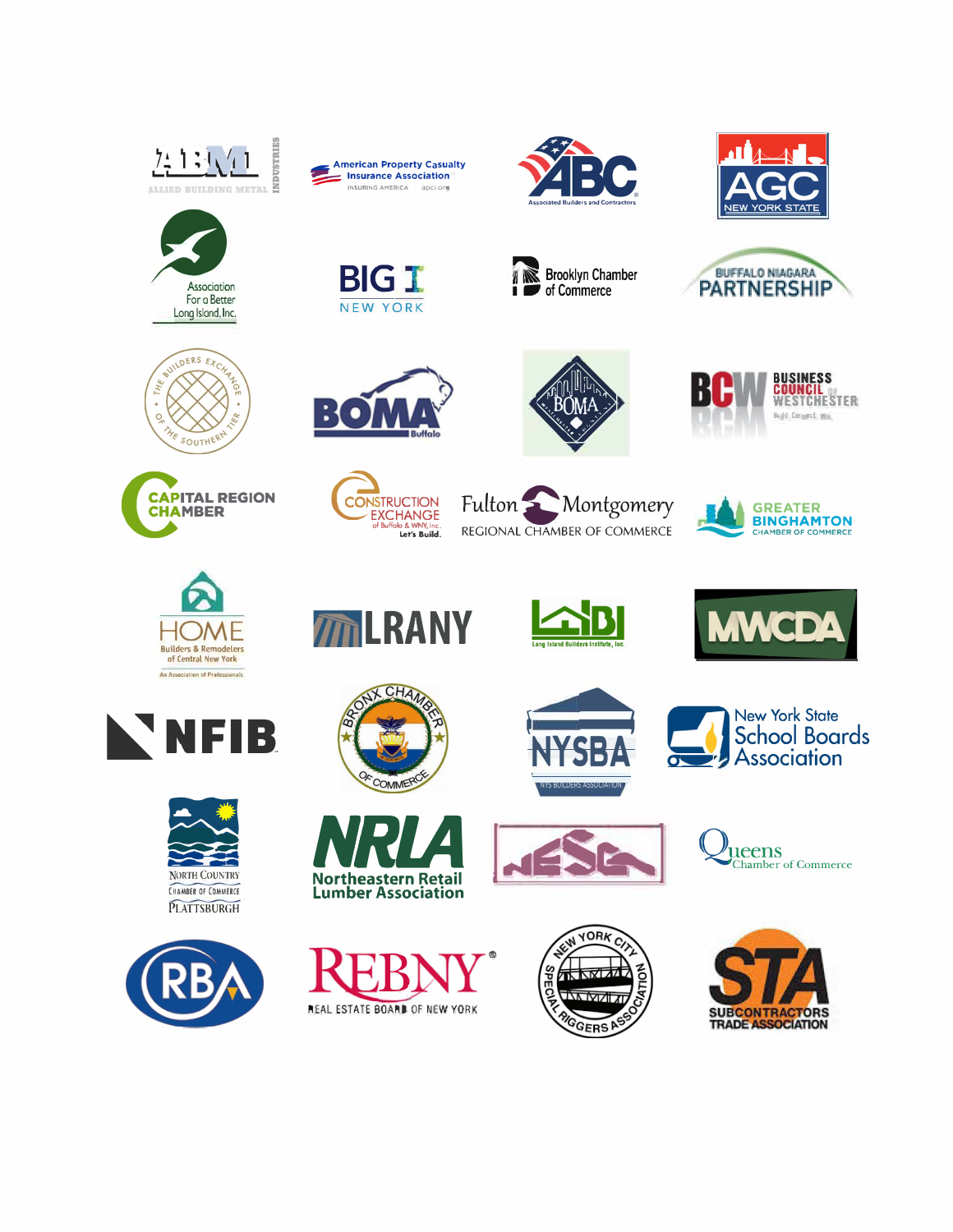Hon. Andrew M. Cuomo Governor of New York NYS Capitol Building Albany, NY 12224

June 18, 2020

Dear Governor Cuomo,

For the first time in months, construction companies across New York are back at work. Unfortunately, due to the COVID-19 pandemic, New York's economy is sputtering, our state and local budgets are in tatters, and our state's citizens are more anxious and fearful than at any time in recent memory. You and your team have outlined a bold vision of infrastructure projects and small business support.

However, there is a glaring structural problem hindering your agenda, and our state's chances at recovery- the antiquated, inequitable, and absurd Scaffold Law (NYS Labor Law sections 240/241). There are oceans of data supporting the repeal of this outdated statute, and quite literally no data to support its continuation. It is propped up by special interest groups who profit from its inequities at the public's expense. This crisis presents an opportunity to fix the Scaffold Law and help our state come back strong.

Using your office's executive order authority, our office respectfully requests the issuance of a moratorium of twelve (12) months on the Scaffold Law's application of "absolute liability."

This letter highlights some of the key data supporting the Scaffold Law's moratorium.

# Infrastructure

- It costs more to build infrastructure projects in New York than anywhere else in the world. [1](#page-1-0) A mile of subway in NYC costs \$3.1B versus \$928M in American cities like San Francisco, or \$400M in similarly dense cities like Tokyo.
- Insurance costs on the Second Avenue Subway ballooned from \$93M to \$554M, a rise blamed on the Scaffold Law.<sup>[2](#page-1-1)</sup>
- The Scaffold Law is estimated to have added \$200M \$400M to the cost of the Mario Cuomo bridge.<sup>[3](#page-1-2)</sup>

<span id="page-1-0"></span><sup>1</sup> Bradford, Ben, "Why are Subways in the U.S. so expensive?", Marketplace, National Public Radio, April 2019. <https://www.marketplace.org/2019/04/11/subways-us-expensive-cost-comparison/>

<span id="page-1-1"></span><sup>&</sup>lt;sup>2</sup> "Critics blame Scaffold Law for megaproject's insurance costs ballooning 557%", Crains New York Business, August 2018. [https://www.crainsnewyork.com/article/20180730/POLITICS/180739992/critics-blame-scaffold-law](https://www.crainsnewyork.com/article/20180730/POLITICS/180739992/critics-blame-scaffold-law-for-megaproject-s-insurance-costs-ballooning-557)[for-megaproject-s-insurance-costs-ballooning-557](https://www.crainsnewyork.com/article/20180730/POLITICS/180739992/critics-blame-scaffold-law-for-megaproject-s-insurance-costs-ballooning-557)

<span id="page-1-2"></span><sup>&</sup>lt;sup>3</sup> Estimate by Willis of New York.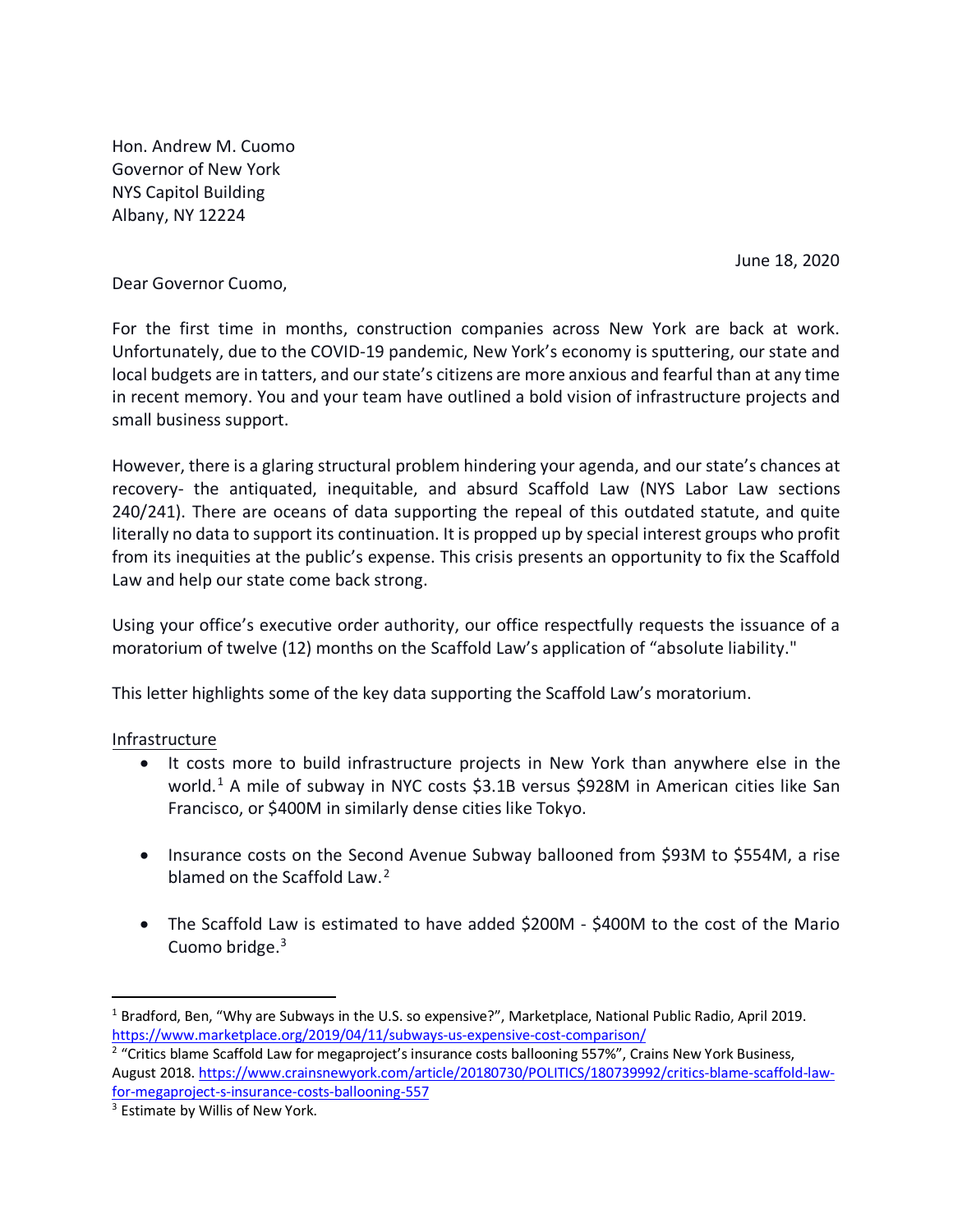- Liability costs on one joint New York/New Jersey bridge project are more than double on the New York side, strongly suggesting that state laws, not construction costs, are to blame for the cost increase. $4$
- Across the state, the Scaffold Law is estimated to add over \$785M in annual costs to public projects.[5](#page-2-1)
- On a per project basis, the Scaffold Law is estimated to add an additional 7% to large-scale construction projects.[6](#page-2-2)
- The Scaffold Law hinders disaster relief, as evidenced by Habitat for Humanity and several other non-profits struggling to get insurance for rebuilding projects in the wake of Superstorm Sandy.

### Insurance

- Most national insurers will not write construction policies in New York and some of the few remaining insurers have stopped writing policies in the last few years.<sup>[7](#page-2-3)</sup>
- Insurance availability threatened the Owner-Controlled Insurance Program of the New York School Construction Authority (SCA) which provides insurance to over 800 M/WBE firms. [8](#page-2-4)

# Education

- The New York School Boards Association estimates that the Scaffold Law costs upstate schools \$200M annually.
- In 2013, the New York School Construction Authority was nearly unable to get insurance for its \$2 billion capital program, despite an excellent safety record. The new insurance costs are \$240M for 2014, nearly triple that of the previous year.<sup>[9](#page-2-5)</sup>
- The SCA's increased insurance costs are equivalent to 8-10 new schools over a 3-year period.[10](#page-2-6)

[Public-Infrastructure.pdf](http://www.nycji.org/images/documents/2014-02-study-The-Costs-of-Labor-Law-240-on-New-York-Economy-and-Public-Infrastructure.pdf)

<span id="page-2-1"></span><span id="page-2-0"></span><sup>4</sup> According to claims data provided by the Port Authority of New York and New Jersey. [https://corporatesolutions.swissre.com/insights/knowledge/newyork\\_law\\_coverage.html](https://corporatesolutions.swissre.com/insights/knowledge/newyork_law_coverage.html) <sup>5</sup> Hattery, M, Geddes, R, and Kay, M. "The Costs of Labor Law 240 on New York's Economy and Public Infrastructure", Rockefeller Institute of Government, 2013. [http://www.nycji.org/images/documents/2014-02-study-The-Costs-of-Labor-Law-240-on-New-York-Economy-and-](http://www.nycji.org/images/documents/2014-02-study-The-Costs-of-Labor-Law-240-on-New-York-Economy-and-Public-Infrastructure.pdf)

<span id="page-2-2"></span><sup>6</sup> "Scaffold Law Bumped This Project's Insurance Tab by 557 Percent", Habitat Magazine, August 2018. <https://www.habitatmag.com/Publication-Content/Legal-Financial/2018/2018-August/Scaffold-Law-Costs>

<span id="page-2-3"></span> $7$  Bull, David. "Nationwide E&S pulls back from NY construction." The Insurance Insider, 2018.

<span id="page-2-4"></span><sup>8</sup> Grillo, Lorainne, letter to all NYCSCA contractors, July 2013.

<span id="page-2-5"></span><sup>&</sup>lt;sup>9</sup> Gieger, Dan. "School Construction Authority Hit With Huge Bill", Crain's New York Business, 2013.<br><sup>10</sup> Office of NYC Public Advocate Bill de Blasio. "The Pre-K Crunch: How NYC Parents Struggle to Find Pre-

<span id="page-2-6"></span>Kindergarden Slots." 2013.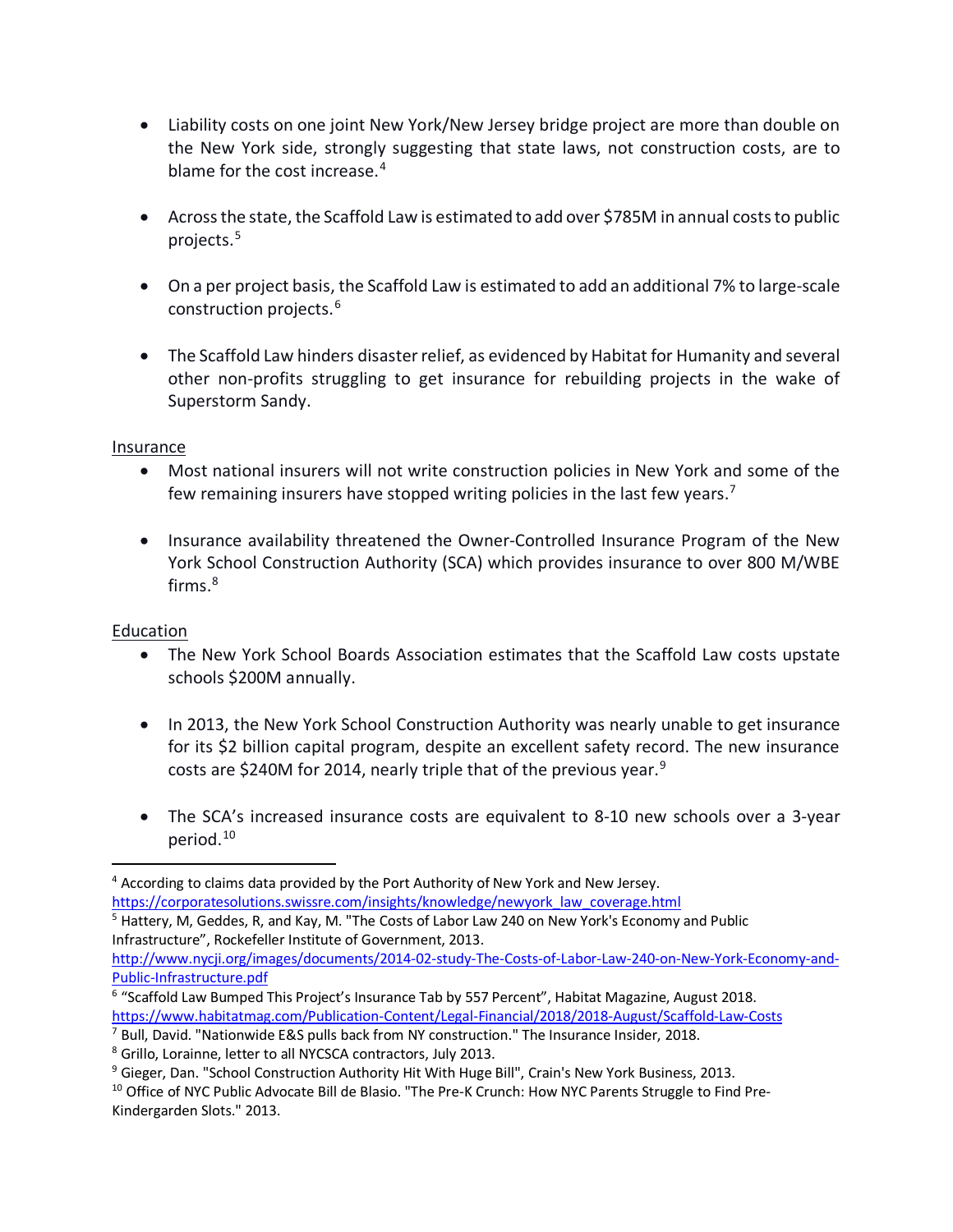#### Law

- The problematic absolute liability of the Scaffold Law is not written into the original law. Rather, it is the result of judicial interpretation, suggesting that this was not the original legislative intent.
- The number of Scaffold Law cases has increased 500% since 1990, despite a drop in overall construction injuries.<sup>11</sup> A contributing factor to these claims is the compensation arrangement of plaintiff's attorneys. Suspect and often frivolous claims would not be pursued but for the absolute liability provision of the law.

#### Public Support

- Progressive Speaker of the New York City Assembly, Corey Johnson, called for repealing New York's Scaffold Law in his plan to fix the MTA.[12](#page-3-1)
- Over half of the state's county governments have passed resolutions supporting the reform or repeal of the state's Scaffold Law.[13](#page-3-2)
- New York is the only remaining state that has a law like the Scaffold Law. Illinois repealed its Scaffold Law in 1995, and construction-related fatalities decreased by 26% over 5 years.[14](#page-3-3)

There are dozens of other reports, articles, and studies pointing to the outsized costs and lack of benefit of the Scaffold Law. In public comments, you have expressed support for fixing the Scaffold Law, but lamented that the "Trial lawyers are the single most powerful political force in Albany." At this crucial time, where the electorate is acutely aware of the devastation COVID-19 has wrought upon our economy, we must cut down special interests in favor of the public interest. Now is the time to act.

In the coming months, our state will struggle to recover from the COVID-19 pandemic and civil unrest. Businesses will go bankrupt, putting more strain on public services. Local governments will fail to meet their loan obligations, further increasing our chances of spiraling into a full-scale economic depression.

In order to avoid this catastrophe, we must find cost-effective solutions to help the public and private sector. No single solution would have so great a benefit, with so little detriment, as fixing

<span id="page-3-0"></span><sup>&</sup>lt;sup>11</sup> Hattery, M, Geddes, R, and Kay, M. "The Costs of Labor Law 240 on New York's Economy and Public Infrastructure", Rockefeller Institute of Government, 2013.

<span id="page-3-1"></span><sup>&</sup>lt;sup>12</sup> Campanile, Carl, "Corey Johnson targets Scaffold Law in his plan to fix the MTA", New York Post, March 2019.<br><sup>13</sup> New York State Association of Counties, "NYSAC Standing Committee on Employee Relations, Resolution #1

<span id="page-3-2"></span><sup>2016</sup> 

<span id="page-3-3"></span><sup>&</sup>lt;sup>14</sup> United States Department of Labor, Bureau of Labor Statistics [Census of Fatal Occupational Injuries](http://www.bls.gov/iif/oshcfoi1.htm)